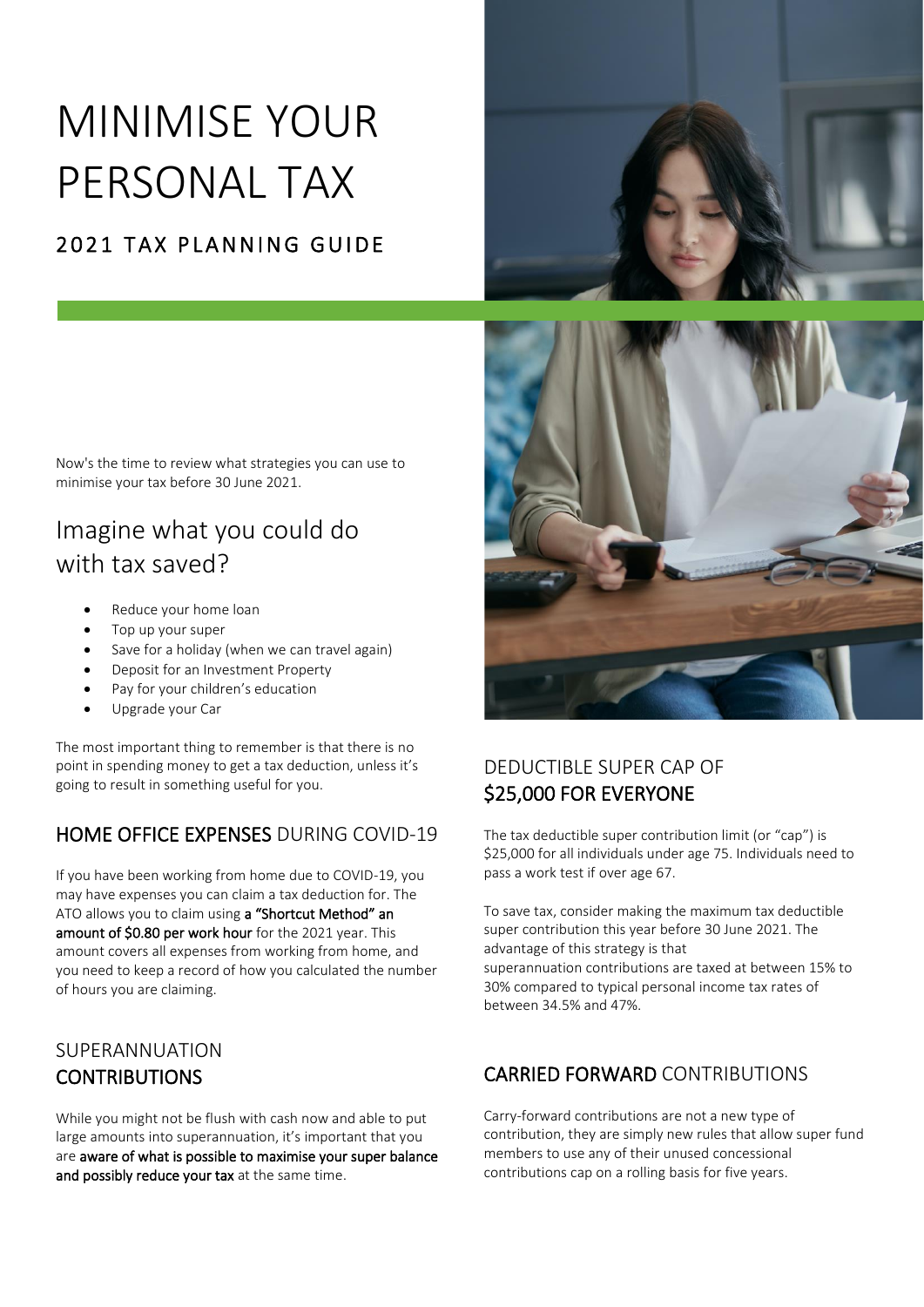This means if you don't use the full amount of your concessional contribution cap (\$25,000 in 2019, 2020 and 2021), you can carry-forward the unused amount and take advantage of it up to five years later.

Carry-forward contributions are calculated on a rolling basis over five years, but any amount not used after five years expires. These carry-forward rules only relate to concessional contributions into super, not non-concessional contributions, as they have different caps.

#### SPOUSE SUPER CONTRIBUTIONS

You can make super contributions on behalf of your spouse (married or de facto), provided you meet eligibility criteria and your super fund allows it. This is known as contribution splitting.

Doing this not only helps to boost your spouse's retirement savings, it can also help you save tax if your spouse has limited income.

You may be eligible for a tax offset of up to \$540 on super contributions of up to \$3,000 that you make on behalf of your spouse if your spouse's income is \$37,000 p.a. or less.

The offset gradually reduces for income above \$37,000 p.a. and completely phases out at \$40,000 p.a. and above.

#### ADDITIONAL TAX ON SUPER CONTRIBUTIONS BY HIGH INCOME EARNERS

The income threshold at which the additional 15% ('Division 293') tax is payable on super \$250,000 p.a. Where you are required to pay this additional tax, making super contributions within the cap is still a tax effective strategy.

With super contributions taxed at a maximum of 30% and investment earnings in super taxed at a maximum of 15%, both these tax points are more favourable when compared to the highest marginal tax rate of 47% (including the Medicare levy).

# 15 ways to reduce your tax

#### GOVERNMENT CO-CONTRIBUTION TO YOUR SUPER

If you are on a lower income and earn at least 10% of your income from employment or carrying on a business and make a "non-concessional contribution" to super, you may be eligible for a Government co-contribution of up to \$500. In 2021, the maximum co-contribution is available if you contribute \$1,000 and earn \$39,837 or less. A lower amount may be received if you contribute less than \$1,000 and/or earn between \$39,837 and \$54,837.

#### OWNERSHIP OF INVESTMENTS

A longer-term tax planning strategy can be reviewing the ownership of your investments. Any change of ownership needs to be carefully planned due to capital gains tax and stamp duty implications. Please seek advice from your Accountant prior to making any changes.

Investments may be owned by a Family Trust, which has the key advantage of providing flexibility in distributing income on an annual basis and an ability for up to \$416 per year to be distributed to children or grandchildren tax-free.

#### PROPERTY DEPRECIATION REPORT

If you have an investment property, a Property Depreciation Report (prepared by a Quantity Surveyor) will allow you to claim depreciation and capital works deductions on capital items within the property and on the property itself.

The cost of this report is generally recouped several times over by the tax savings in the first year of property ownership.

#### MOTOR VEHICLE LOG BOOK

Ensure that you have kept an accurate and complete Motor Vehicle Log Book for at least a 12-week period. The start date for the 12-week period must be on or before 30 June 2021. You should make a record of your odometer reading as at 30 June 2021 and keep all receipts/invoices for your motor vehicle expenses. Once prepared, a log book can generally be used for a 5-year period.

An alternative (with no log book needed) is to simply claim up to 5,000 business kilometres (based on a reasonable estimate) using the cents per km method.

#### SACRIFICE YOUR SALARY TO SUPER

If your annual income is \$45,000 or more, salary sacrifice can be a great way to boost your superannuation and pay less tax. By putting pre-tax salary into super rather than having it taxed as normal income at your marginal rate you may save tax. This can be especially beneficial for employees nearing their retirement age.